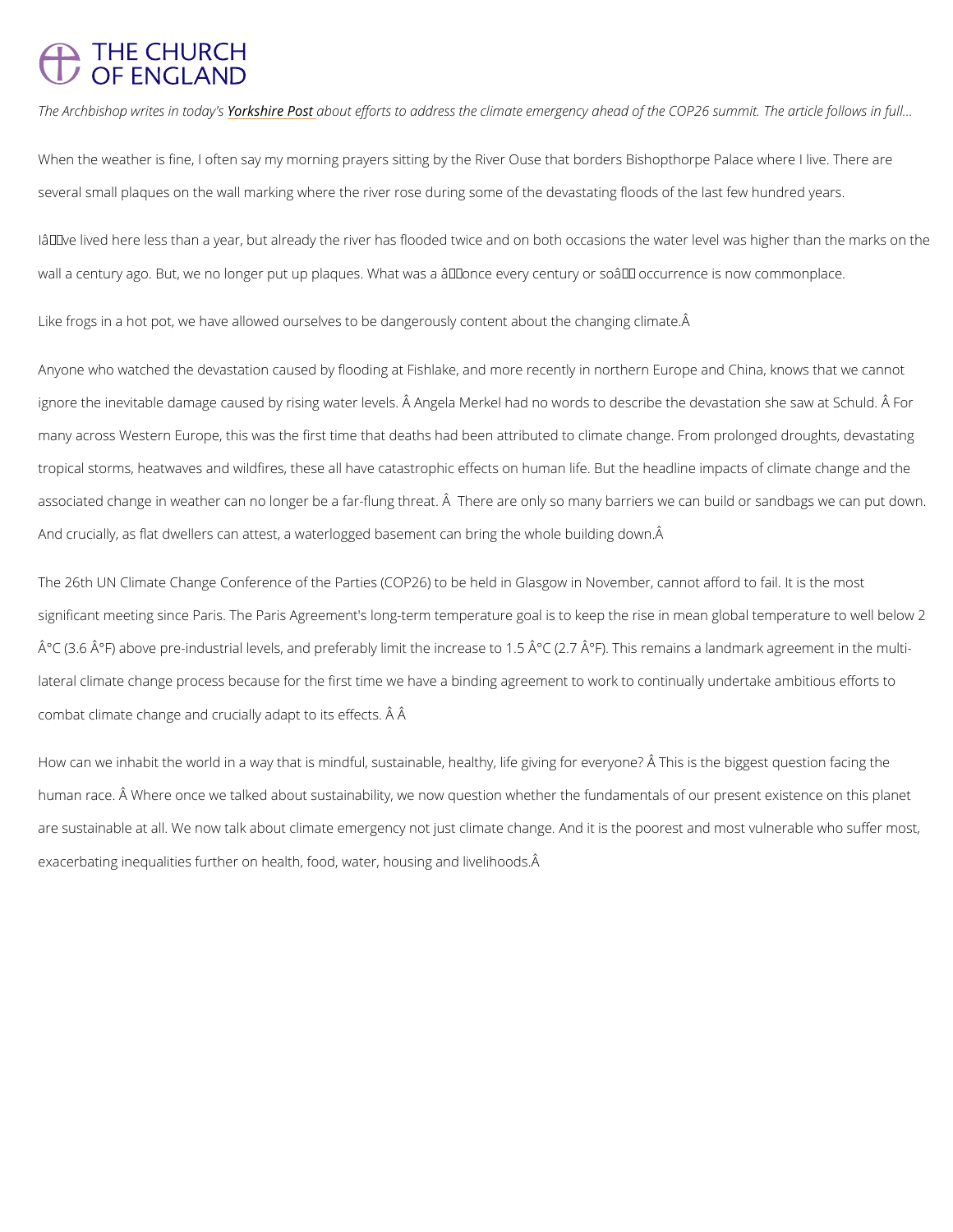A successful COP must then be a success for the poor. A It must pierce the insulation of wea doing, to ourselves as well as others.

## ÂÂ

The Church is echoing and amplifying the demands of the poorest nations where the impacts moral duty to do this. Moreover, what may first become apparent amongst the most vulnerabl levels outside my house.  $\hat{\mathsf{A}}$  These demands include delivering on the promise of  $\hat{\mathsf{a}} \in \mathsf{ce}$ ratchetir an end to public money going to subsidise fossil fuels; and a new source of finance (of at le damage.

Our leaders carry huge responsibility. The eyes of the world, especially the poor, are upon t

The COP26 Faiths Task Group is calling for a global green and just recovery from the pander a delegation to COP in a bid to ensure they will be listening to those for whom climate chang list of priorities will be to ensure that decision-makers hear first-hand from young people an ideas. Â

Fighting climate change must be the UK government's first priority. We can be a world leader towards net zero emissions. Number 10 has announced investment in green spaces as part of biodiversity. But there is more to do. Across Yorkshire and the Humber, a climate commissio and private sectors to support and guide ambitious climate actions across the region. Â

The Church is also attempting to lead by example. Safeguarding the planet is a  $\hat{a} \in \infty$  mark of  $\textsf{I}$ carbon by 2030. Despite the unprecedented challenges of Covid-19, parishes, dioceses and c completed the energy footprint tool, participating in a consultation on the scope of net-zero.

The financial bodies which safeguard the Churchâ $\in$   $\mathbb {M}$ s money are investing their assets to se net-zero carbon future. This includes  $\hat{A}E765m$  invested in carbon-busting schemes.  $\hat{A}$  Whethe companies trying to bring low carbon solutions in energy production and energy efficiency to

I'm also incredibly proud and challenged by the example of youngh peneeophleY cerskpsYehociumenly ones

Christians from across the country are making their way to Scotland bringing their messages

greeting these modern-day pilgrims in September as they pass through York. Â